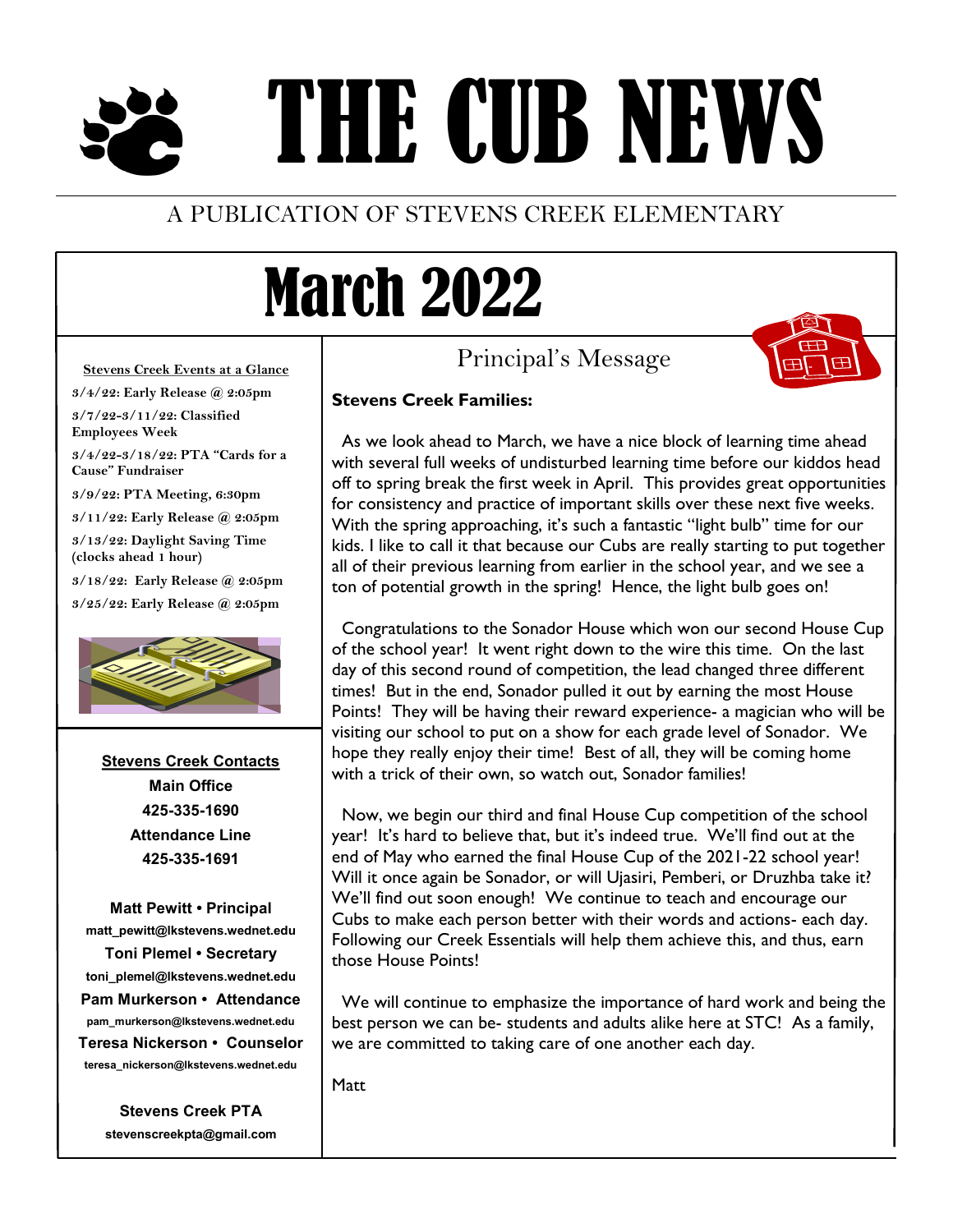#### **Spring Break**

There will be No School the week of April 4th-7th for Spring Break. School will resume Monday, April 11th. Enjoy your week off!



#### **Crusin' Cubs Running Club**

 Every Tuesday & Thursday (weather permitting) students can wear their running shoes for a lunch recess running club. Students can walk/run around the track during lunch recess (monitored by staff). Every time a student runs 6 laps it is a mile. As crusin' cubs achieve more and more miles, the student can earn half marathon (13.1 miles) and marathon medals (26.2 miles) which will be awarded during PE class. Our first medals were distributed last week.

#### **Cruisin Cub Stats as of February 22nd**

14,010 laps = 2,335 miles

#### **3rd-5th Student Leaders:**

Aala Alghazali, 179 laps = 29.8 miles Jackson Polite 410 laps = 68.3 miles



Lila Adams 116 laps = 19.3 miles

Lawson Fuller,  $254$  laps =  $42.3$  miles

Be sure to encourage your child to wear their running shows and participate in this fun, healthy activity during lunch recess on Tuesday & Thursday.

#### **Stevens Creek PTA News**

- Please consider joining PTA. To join our PTA visit this link: [https://www.memberplanet.com/packetview/](https://www.memberplanet.com/packetview/stevenscreekpta/membership) [stevenscreekpta/membership](https://www.memberplanet.com/packetview/stevenscreekpta/membership)
- Yearbook pre-sale currently underway. The cost is \$20 (additional costs for Shout-outs & Kinder Cub page). Order forms should be returned to the office.
- Our next PTA Meeting will be on March 9th @ 6:30pm via Zoom. Look for the link to be emailed to our members soon. We hope you can join us.
- To contact the PTA just drop them an email at: stevenscreekpta@gmail.com.
- "Cards for a Cause" Fundraiser March 4-18, 2022. Look for information in your child's Thursday folder this week.



#### **News from Nurse Linda**

Please see below for important information from our school nurse.

- For weekend COVID-19 support, we have a nurse to manage these call and emails from students, parents & staff. Staff, parents or students may call, text or email any questions they might have or to report any COVID positive results that have occurred during the weekend. This on-call nurse will begin contact tracing and coordinate with the appropriate school staff. The time period for this on-call nurse is Friday 4pm to Sunday 5pm. The nurse is Laura Newman and she can be reached at 425-870-9298 or COVIDinfo@lkstevens.wednet.edu.
- For after hours Monday-Friday (after the school office closes) you may contact our District Nurse & COVID Coordinator, Ernette Visitacion. She can be reached at
	- ernette\_visitacion@lkstevens.wednet.edu or 425-293-8096.
- If a student is fully vaccinated, please provide our Health Room with this information. A copy of the vaccination record can be mailed to Nurse Linda (linda\_wrightrathke@lkstevens.wednet.edu) or Ms. Hannah our health room assistance (Hannah courture@lkstevens.wednet.edu) or a copy may be dropped off in the office.



#### **High Trek Adventure Reading Challenge**

 High Trek Adventures (located in Everett) us teaming up with Stevens Creek to encourage our students to develop strong reading habits. During the month of March students who achieve the reading goal of 8 hours of recreational reading will earn their choice of a Ropes Course or Laser Tag or a discounted Summer Camp Voucher at High Trek Adventures. Detailed information is being sent home with students in their Thursday folder this week. For more info you can reach out to our Librarian Deb Wrobel (deborah\_wrobel@lkstevens.wednet.edu). All documentation of the student's reading is submitted on-line through High Trek Adventures.